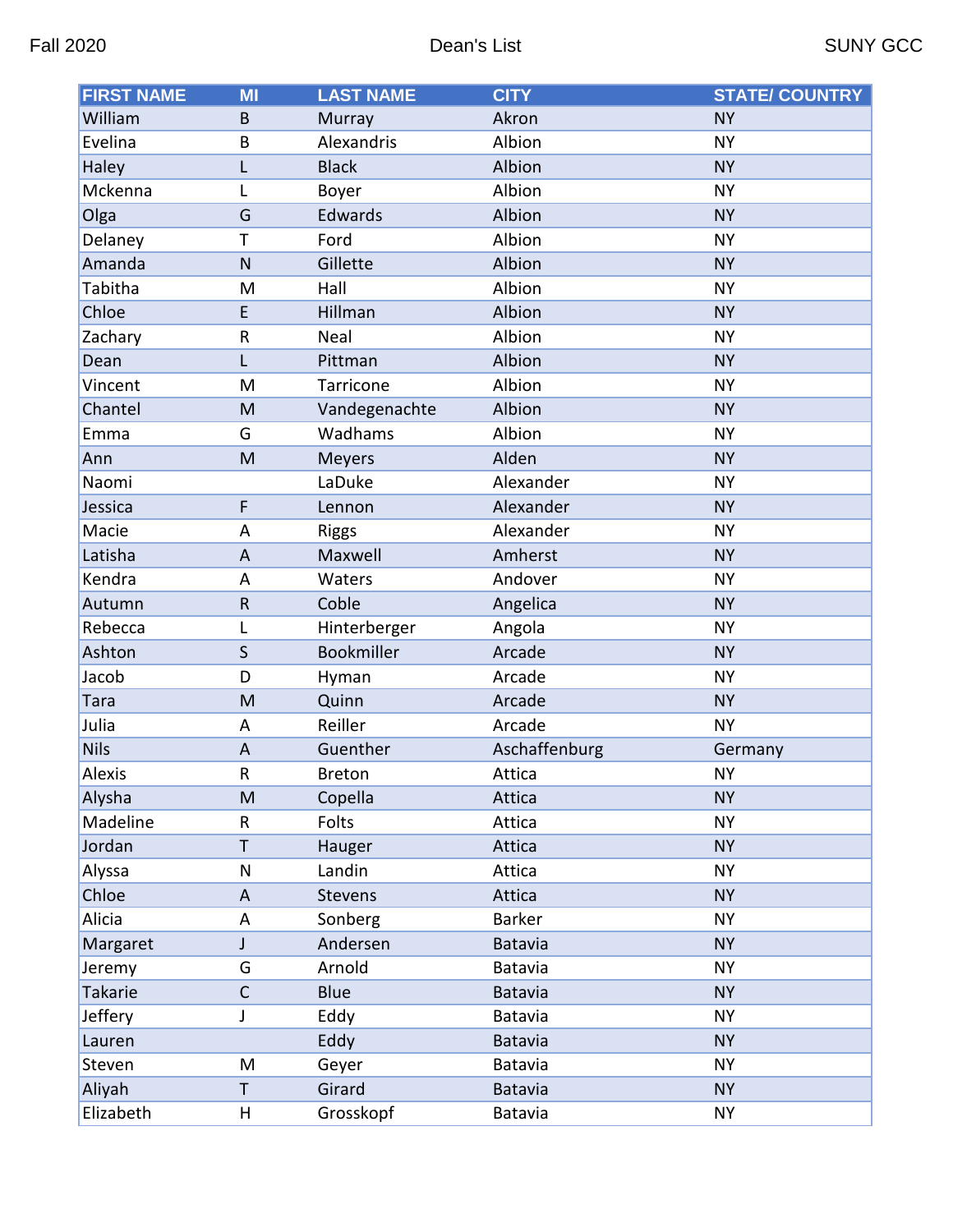| <b>FIRST NAME</b> | $\overline{M}$ | <b>LAST NAME</b> | <b>CITY</b>      | <b>STATE/ COUNTRY</b> |
|-------------------|----------------|------------------|------------------|-----------------------|
| Emma              | E              | Hagen            | <b>Batavia</b>   | <b>NY</b>             |
| Todd              |                | Haner            | Batavia          | <b>NY</b>             |
| Cooper            | D              | Mattice          | <b>Batavia</b>   | <b>NY</b>             |
| Irene             | L              | McNutt           | Batavia          | <b>NY</b>             |
| Kaylee            | $\mathsf R$    | Metz             | <b>Batavia</b>   | <b>NY</b>             |
| Nicholas          | J              | Mirabal          | Batavia          | <b>NY</b>             |
| Camryn            | ${\sf R}$      | Mullen           | <b>Batavia</b>   | <b>NY</b>             |
| Jedidiah          | Z              | Reese            | Batavia          | <b>NY</b>             |
| Benjamin          | T              | Stone            | <b>Batavia</b>   | <b>NY</b>             |
| Molly             | T              | Sweet            | Batavia          | <b>NY</b>             |
| Tylin             | A              | Torcello         | <b>Batavia</b>   | <b>NY</b>             |
| Christine         | J              | Viehdeffer       | Batavia          | <b>NY</b>             |
| Zachary           | ${\sf R}$      | Wagner           | <b>Batavia</b>   | <b>NY</b>             |
| Anna              | L              | Worthington      | Batavia          | <b>NY</b>             |
| Julianna          | J              | Amesbury         | Bergen           | <b>NY</b>             |
| Kristina          | $\mathsf{V}$   | <b>Bird</b>      | Bergen           | <b>NY</b>             |
| Emma              | J              | Goodman          | Bergen           | <b>NY</b>             |
| Melissa           | J              | MacCowan         | Bergen           | <b>NY</b>             |
| Matt              | W              | Strobel          | Bergen           | <b>NY</b>             |
| Douglas           | S              | Johns            | <b>Bliss</b>     | <b>NY</b>             |
| Linxin            |                | Zha              | <b>Bliss</b>     | <b>NY</b>             |
| John              | H              | <b>Bemish</b>    | <b>Brockport</b> | <b>NY</b>             |
| Jennifer          | M              | Colon            | <b>Brockport</b> | <b>NY</b>             |
| Catherine         | M              | Davignon         | <b>Brockport</b> | <b>NY</b>             |
| Garret            | ${\sf R}$      | Flohr            | <b>Brockport</b> | <b>NY</b>             |
| Edward            | C              | Gossling         | <b>Brockport</b> | <b>NY</b>             |
| Rhea              |                | Gossling         | <b>Brockport</b> | <b>NY</b>             |
| Jenica            |                | Renke            | <b>Brockport</b> | <b>NY</b>             |
| Anita             |                | Tran             | Brooklyn         | <b>NY</b>             |
| Jerusalem         | $\mathsf S$    | Moses            | <b>Buffalo</b>   | <b>NY</b>             |
| Tristan           | L              | Poole            | <b>Buffalo</b>   | <b>NY</b>             |
| Annelise          | R              | Przybylak        | <b>Buffalo</b>   | <b>NY</b>             |
| Aurora            | L              | Tresmond         | <b>Buffalo</b>   | <b>NY</b>             |
| Courtney          | M              | DiGennaro        | Byron            | <b>NY</b>             |
| Isaac             | W              | Ladley           | <b>Byron</b>     | <b>NY</b>             |
| Jennifer          | E              | Tuerk            | Byron            | <b>NY</b>             |
| Abigail           | L              | Richter          | Caledonia        | <b>NY</b>             |
| Matthew           | A              | Tetreault        | Caledonia        | <b>NY</b>             |
| Jadon             | J              | Colletti         | Canandaigua      | <b>NY</b>             |
| Elizabeth         | R              | Rollins          | Canandaigua      | <b>NY</b>             |
| Deanna            | M              | Anderson         | Castile          | <b>NY</b>             |
| Robyn             | E              | <b>Stotts</b>    | Castile          | <b>NY</b>             |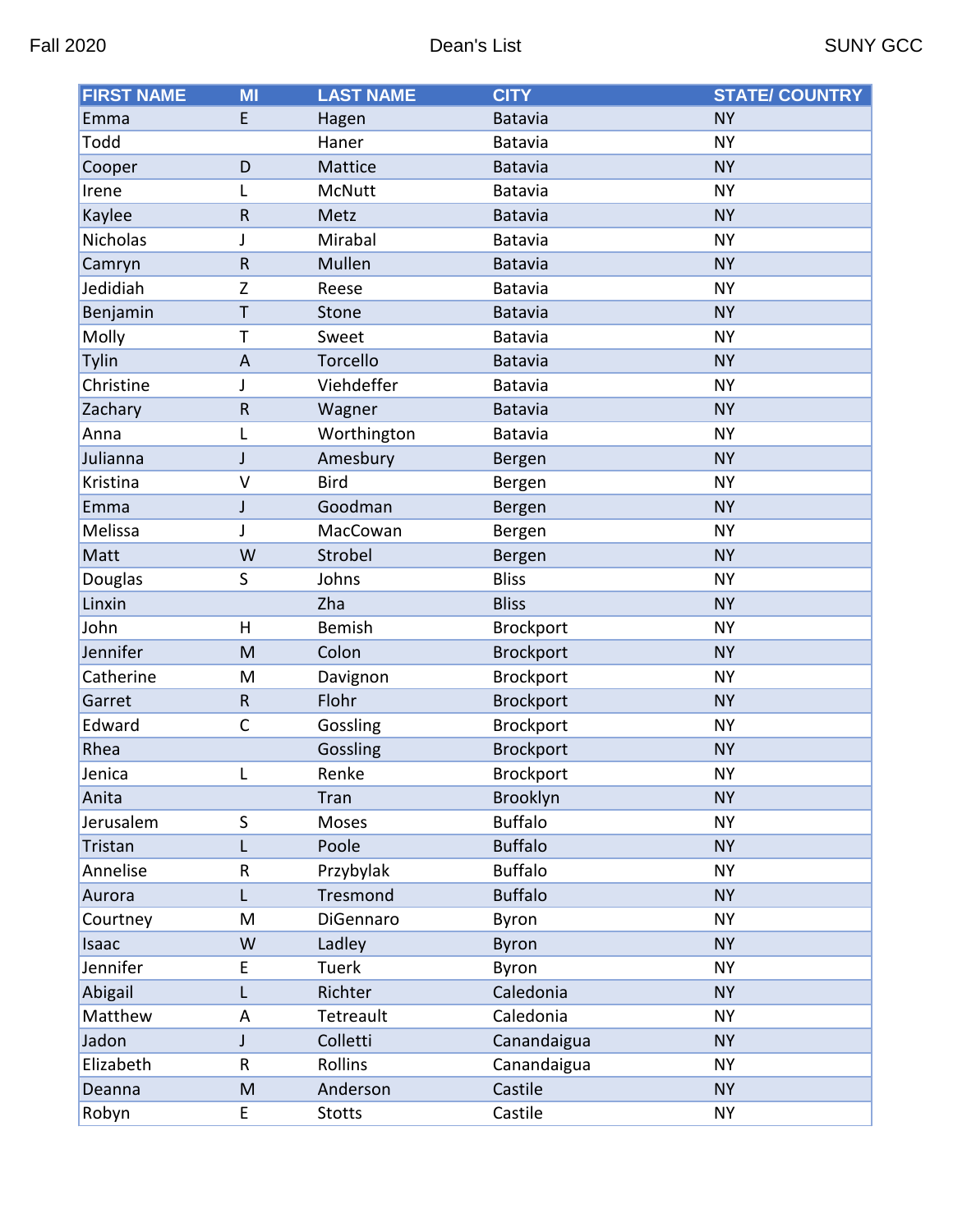| <b>FIRST NAME</b> | $\overline{\mathsf{M}}$ | <b>LAST NAME</b> | <b>CITY</b>            | <b>STATE/ COUNTRY</b> |
|-------------------|-------------------------|------------------|------------------------|-----------------------|
| Mathew            | W                       | Weaver           | Castile                | <b>NY</b>             |
| Paula             | B                       | Hayden           | Chaffee                | <b>NY</b>             |
| Anthony           | $\overline{A}$          | Castricone       | Cheektowaga            | <b>NY</b>             |
| Ramona            | L                       | Richardson       | Cheektowaga            | <b>NY</b>             |
| Dominic           |                         | Laure            | Churchville            | <b>NY</b>             |
| Elena             | J                       | Renaldo          | Churchville            | <b>NY</b>             |
| Wesley            | E                       | <b>Wicks</b>     | Churchville            | <b>NY</b>             |
| Joseph            | M                       | Abt              | Clarence               | <b>NY</b>             |
| Erin              |                         | Case             | <b>Clarence Center</b> | <b>NY</b>             |
| Faith             | M                       | Thompson         | <b>Clarence Center</b> | <b>NY</b>             |
| Teagan            | D                       | Thompson         | <b>Clarence Center</b> | <b>NY</b>             |
| Liam              | J                       | Jones            | Conesus                | <b>NY</b>             |
| Megan             | E                       | Conibear         | Corfu                  | <b>NY</b>             |
| Ayla              | E                       | Korczak          | Corfu                  | <b>NY</b>             |
| <b>Brian</b>      | D                       | Seweryniak       | Corfu                  | <b>NY</b>             |
| Jaime             | L                       | <b>Bolland</b>   | Dale                   | <b>NY</b>             |
| Harley            | J                       | Gilbert          | Dalton                 | <b>NY</b>             |
| Akemi             | E                       | <b>Hicks</b>     | Dansville              | <b>NY</b>             |
| Amy               | J                       | <b>Torres</b>    | Dansville              | <b>NY</b>             |
| Amy               | E                       | Wood             | Dansville              | <b>NY</b>             |
| Joshua            | T                       | <b>DeVries</b>   | Darien Center          | <b>NY</b>             |
| <b>Bianca</b>     | $\mathsf{C}$            | Foeller          | Darien Center          | <b>NY</b>             |
| Joshua            | M                       | Kramer           | Darien Center          | <b>NY</b>             |
| Kayla             | A                       | Yax              | Darien Center          | <b>NY</b>             |
| Alexandria        | P                       | Zosh             | <b>Darien Center</b>   | <b>NY</b>             |
| Addison           | $\mathsf{R}$            | Leatherbarrow    | Delevan                | <b>NY</b>             |
| Sandra            | $\overline{A}$          | Powers           | Delevan                | <b>NY</b>             |
| Jordan            | G                       | Smith            | Delevan                | <b>NY</b>             |
| Kimberly          | A                       | Wolfe            | Delevan                | <b>NY</b>             |
| Kalyn             | G                       | Wolters          | Depew                  | <b>NY</b>             |
| Olivia            | M                       | Stevenson        | Dickinson Center       | <b>NY</b>             |
| Jessica           | J                       | Parker           | East Aurora            | <b>NY</b>             |
| Ayden             | M                       | Vergien          | East Aurora            | <b>NY</b>             |
| Ana               | R                       | Fietz-Bogota     | East Bethany           | <b>NY</b>             |
| Riley             | A                       | LaFreniere       | East Bethany           | <b>NY</b>             |
| Vincent           | F                       | Pribek           | East Bethany           | NΥ                    |
| Kelsey            | $\mathsf R$             | <b>Bisig</b>     | East Pembroke          | <b>NY</b>             |
| Emily             | P                       | Caci             | East Pembroke          | <b>NY</b>             |
| <b>Bryanna</b>    | N                       | Frens            | East Pembroke          | <b>NY</b>             |
| Megan             | M                       | Lauth            | East Pembroke          | <b>NY</b>             |
| Zachery           | D                       | Allen            | Elba                   | <b>NY</b>             |
| Susan             | Μ                       | Boula            | Elba                   | <b>NY</b>             |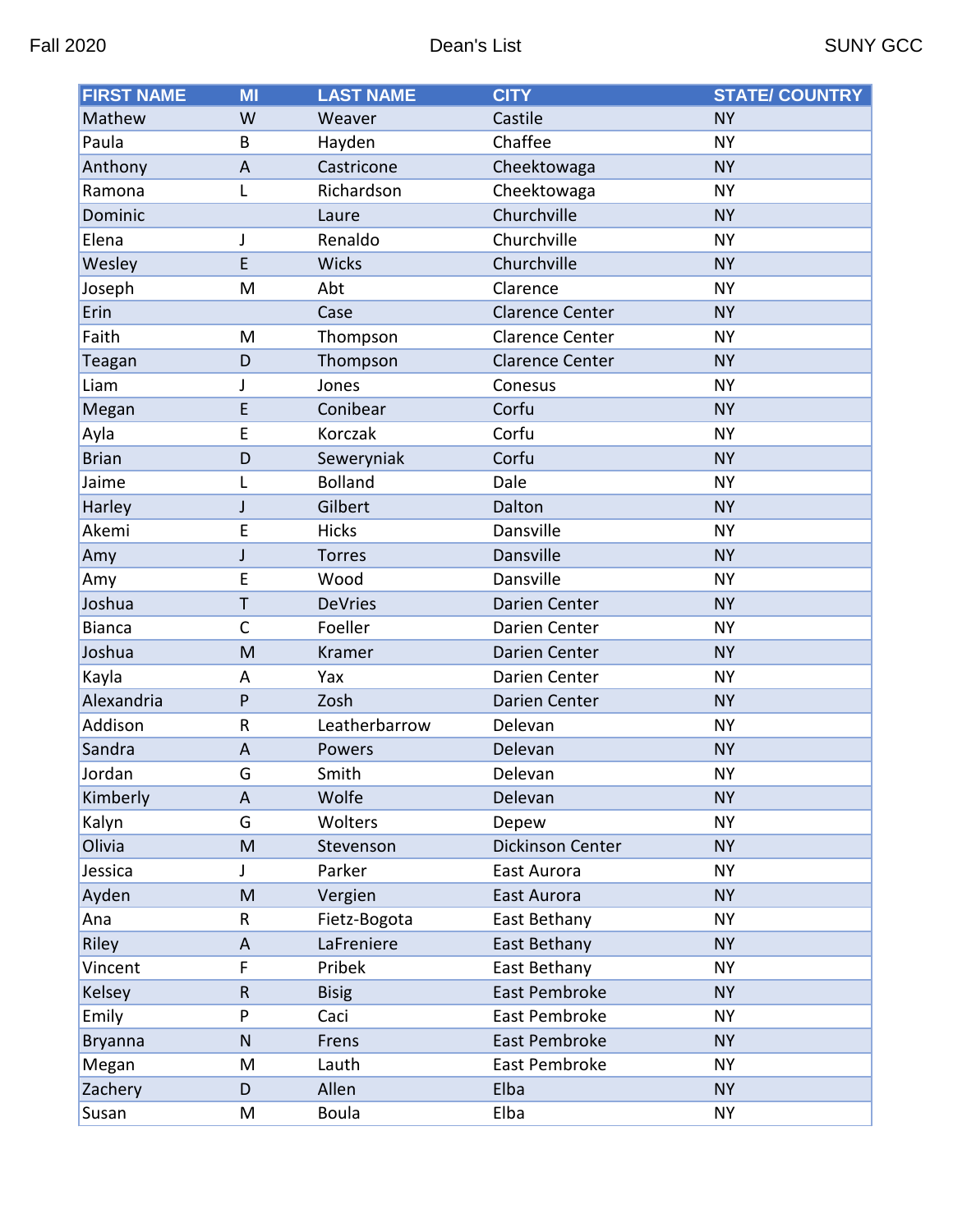| <b>FIRST NAME</b> | MI | <b>LAST NAME</b> | <b>CITY</b>          | <b>STATE/ COUNTRY</b> |
|-------------------|----|------------------|----------------------|-----------------------|
| Caleb             | J  | Huber            | Elma                 | <b>NY</b>             |
| <b>Miles</b>      | A  | Cockhern         | Fairport             | <b>NY</b>             |
| Abigail           | E  | Zwilling         | Farmingdale          | <b>NY</b>             |
| Meadow            | J  | Meyers           | Farmington           | <b>NY</b>             |
| Karley            | H  | Phillips         | Farmington           | <b>NY</b>             |
| Alexis            | N  | <b>Breuer</b>    | Fillmore             | <b>NY</b>             |
| Taylor            | A  | Hunt             | Fredonia             | <b>NY</b>             |
| Kylie             | B  | Karpinski        | Freedom              | <b>NY</b>             |
| Taiki             |    | Kurooka          | Fujiidera, Osaka     | Japan                 |
| Kimberly          | M  | <b>Barnett</b>   | Gainesville          | <b>NY</b>             |
| Owen              | S  | Hunt             | Gansevoort           | <b>NY</b>             |
| Taylor            | A  | <b>Bobzien</b>   | Gasport              | <b>NY</b>             |
| Erin              | M  | Costello         | Gasport              | <b>NY</b>             |
| Jameson           | W  | Shepard          | Geneseo              | <b>NY</b>             |
| Miriam            | M  | Shepard          | Geneseo              | <b>NY</b>             |
| Tabitha           |    | Little           | Gerry                | <b>NY</b>             |
| Clayton           | J  | Wilhelm          | <b>Glens Falls</b>   | <b>NY</b>             |
| Tyra              | T  | Pressley         | <b>Grand Island</b>  | <b>NY</b>             |
| Samantha          | A  | Ciesla           | Hamburg              | <b>NY</b>             |
| Jared             |    | Evenden          | Hamburg              | <b>NY</b>             |
| <b>Nicole</b>     | J  | Sardellitti      | Hamlin               | <b>NY</b>             |
| Lacey             | J  | Laraby           | Hemlock              | <b>NY</b>             |
| Cortni            |    | Beardsley        | Hilton               | <b>NY</b>             |
| Amanda            |    | O'neill          | Hilton               | <b>NY</b>             |
| Kelsey            | A  | Diabo            | Hogansburg           | <b>NY</b>             |
| Laura             | L  | Anderson         | Holland              | <b>NY</b>             |
| Cameron           |    | Kramer           | Holland              | <b>NY</b>             |
| Miriam            | E  | Smith            | Holland              | <b>NY</b>             |
| Rachel            | L  | Casale           | Holley               | <b>NY</b>             |
| Keli              | L  | Ferranti         | Holley               | <b>NY</b>             |
| Brandylynn        | M  | Lutz             | Holley               | <b>NY</b>             |
| Emily             | M  | Smith            | Holley               | <b>NY</b>             |
| Amanda            | G  | Valerio          | Holley               | <b>NY</b>             |
| Alyssa            | N  | Young            | Holley               | <b>NY</b>             |
| Andrew            | T. | <b>DeFord</b>    | <b>Honeoye Falls</b> | <b>NY</b>             |
| Emily             | M  | Williams         | Hunt                 | <b>NY</b>             |
| MaryAnn           |    | <b>Bartz</b>     | Java Center          | <b>NY</b>             |
| Shiho             |    | Noguchi          | Kanagawa             | Japan                 |
| Giang             | H  | Ho               | Katy                 | <b>TX</b>             |
| Rowan             | R  | Fox              | Kendall              | <b>NY</b>             |
| Manuel            | F. | Cabre            | Kissimmee            | FL.                   |
| <b>Brooke</b>     | Μ  | Everett          | Lancaster            | <b>NY</b>             |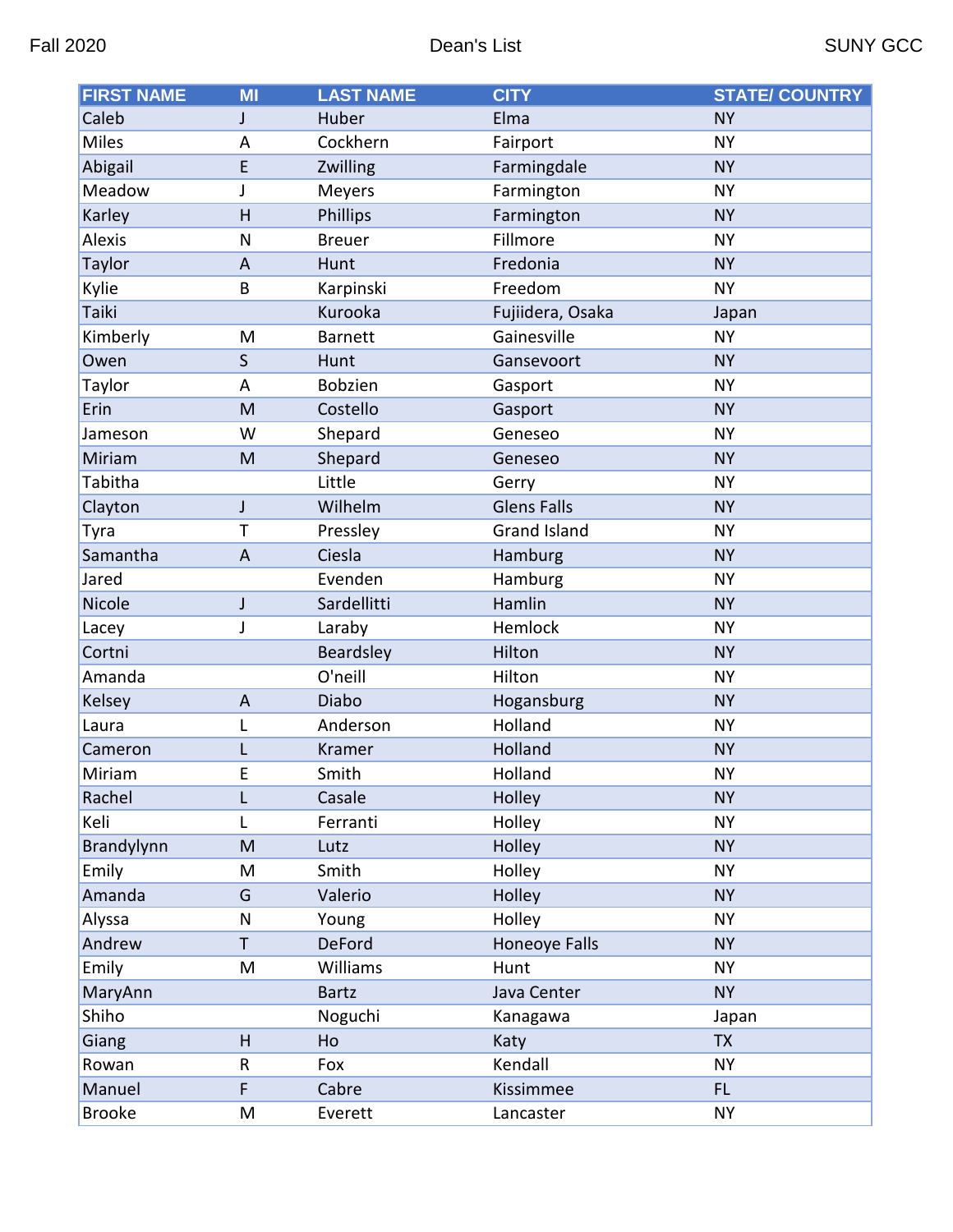| <b>FIRST NAME</b> | MI           | <b>LAST NAME</b>    | <b>CITY</b>         | <b>STATE/ COUNTRY</b> |
|-------------------|--------------|---------------------|---------------------|-----------------------|
| Camryn            | B            | Arthur              | Le Roy              | <b>NY</b>             |
| Austin            | K            | Eschberger          | Le Roy              | <b>NY</b>             |
| Ziare             | Z            | Evans               | Le Roy              | <b>NY</b>             |
| David             | B            | McVicker            | Le Roy              | <b>NY</b>             |
| Carli             | S            | Piazza              | Le Roy              | <b>NY</b>             |
| Chloe             | L            | <b>Torres Brown</b> | Le Roy              | <b>NY</b>             |
| Ellie             | $\mathsf{J}$ | Bayer               | Lebanon             | <b>NH</b>             |
| Hazelrose         |              | Schirmer            | Leicester           | <b>NY</b>             |
| Ashley            | E            | Phelps              | Lima                | <b>NY</b>             |
| <b>Alexis</b>     | N            | <b>Barcena</b>      | Lockport            | <b>NY</b>             |
| Ashley            | $\mathsf{N}$ | Duncanson           | Lockport            | <b>NY</b>             |
| Wesley            | A            | Parker              | Lockport            | <b>NY</b>             |
| Faith             | M            | Chaffee             | Lyndonville         | <b>NY</b>             |
| Emalee            | A            | Houseman            | Lyndonville         | <b>NY</b>             |
| Christopher       | P            | Kompe               | Lyndonville         | <b>NY</b>             |
| Sharbel           | E            | Simon               | Lyndonville         | <b>NY</b>             |
| Noah              | $\mathsf{J}$ | Banazwski           | Medina              | <b>NY</b>             |
| Deanna            | E            | Cameron             | Medina              | <b>NY</b>             |
| <b>Melissa</b>    | S            | Fisher              | Medina              | <b>NY</b>             |
| <b>Alexis</b>     | N            | Greco               | Medina              | <b>NY</b>             |
| Tajkia            | $\mathsf{N}$ | Harris              | Medina              | <b>NY</b>             |
| Elizabeth         | V            | McCarthy            | Medina              | <b>NY</b>             |
| <b>Brianna</b>    | L            | <b>Meyers</b>       | Medina              | <b>NY</b>             |
| Ashley            | N            | Re                  | Medina              | <b>NY</b>             |
| <b>Drake</b>      | $\mathsf{C}$ | Stasyshyn-Austro    | Middle Grove        | <b>NY</b>             |
| Tiffany           | $\mathsf{C}$ | Mix                 | Middleport          | <b>NY</b>             |
| Deja              |              | Sanders             | Middleport          | <b>NY</b>             |
| Ariel             | M            | Duryea              | <b>Mount Morris</b> | <b>NY</b>             |
| Jacob             | F            | Green               | <b>Mount Morris</b> | <b>NY</b>             |
| Skylar            | E            | Blanchard           | Mumford             | <b>NY</b>             |
| Tanya             | M            | Fisher              | Mumford             | <b>NY</b>             |
| Brandyn           |              | Gatenby             | <b>Naples</b>       | FL.                   |
| Kevin             |              | Caminero            | New Rochelle        | <b>NY</b>             |
| Julia             | M            | Haick               | Niagara Falls       | <b>NY</b>             |
| Crystal           |              | Mistretta           | North Chili         | <b>NY</b>             |
| Natalie           | R            | Morgan              | North Chili         | <b>NY</b>             |
| Jarcelyn          | $\mathsf R$  | Nelson              | North Chili         | <b>NY</b>             |
| Jacob             | W            | <b>Becker</b>       | North Java          | <b>NY</b>             |
| Natalie           | E.           | Loos                | North Java          | <b>NY</b>             |
| Alicia            | M            | Pritchard           | Nunda               | <b>NY</b>             |
| Kathryn           | $\mathsf{R}$ | Davis               | Oakfield            | <b>NY</b>             |
| Ava               | G            | Flores              | Oakfield            | <b>NY</b>             |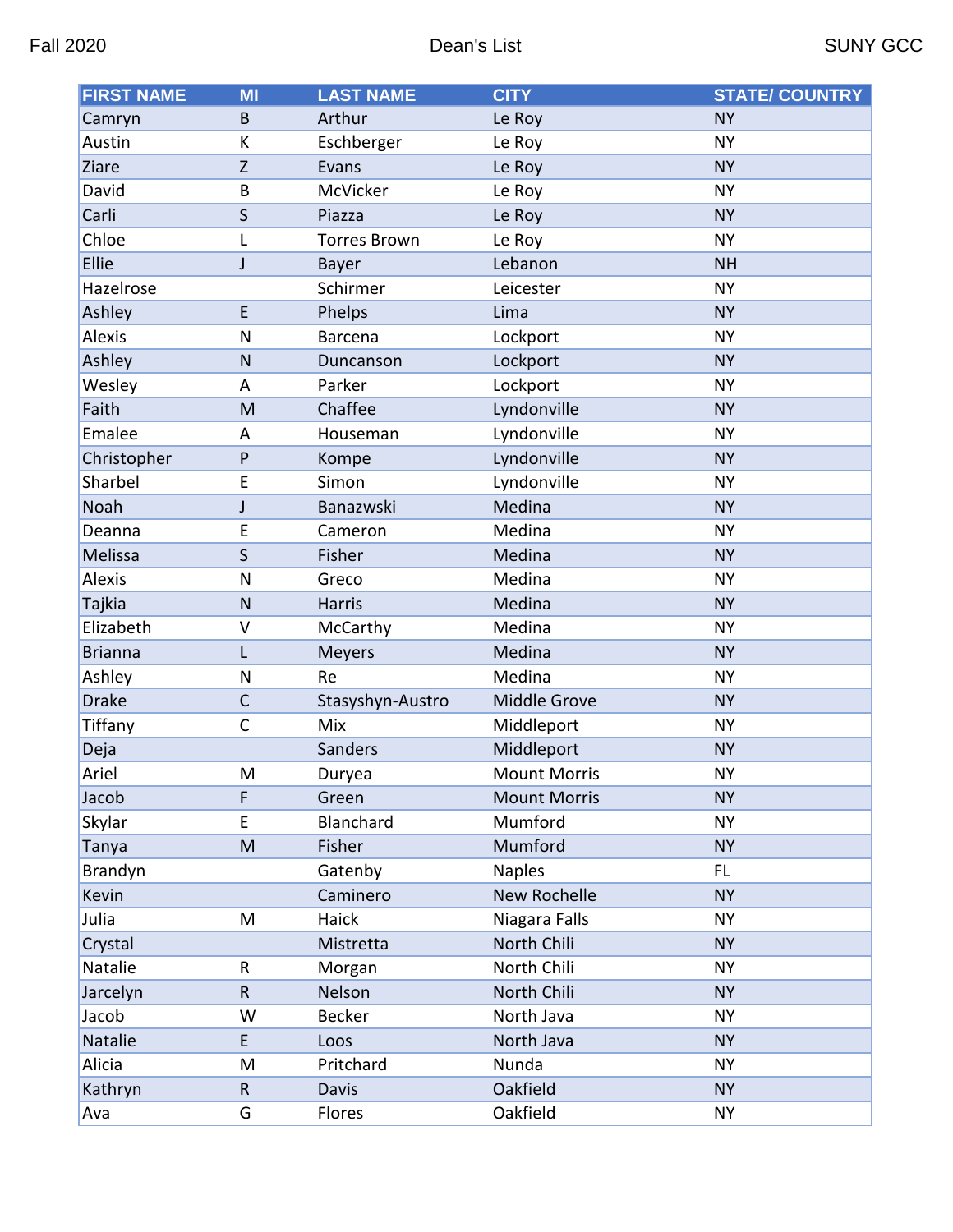| <b>FIRST NAME</b> | MI           | <b>LAST NAME</b> | <b>CITY</b>          | <b>STATE/ COUNTRY</b> |
|-------------------|--------------|------------------|----------------------|-----------------------|
| Malakai           | B            | Martin           | Oakfield             | <b>NY</b>             |
| Annette           | L            | Velletta         | Oakfield             | <b>NY</b>             |
| Christopher       |              | Chapman          | Olean                | <b>NY</b>             |
| Jacob             | A            | Smeader          | <b>Orchard Park</b>  | <b>NY</b>             |
| Momoka            |              | Yoshida          | Osaka                | Japan                 |
| Miyu              |              | Sotoma           | Osaka, Osaka         | Japan                 |
| Peter             | P            | Rystad           | Oslo                 | Norway                |
| Katelyn           | M            | <b>Barnes</b>    | Pavilion             | <b>NY</b>             |
| Madison           | $\mathsf{N}$ | Gardner          | Pavilion             | <b>NY</b>             |
| Zachary           | J            | Hannan           | Pavilion             | <b>NY</b>             |
| lan               | T            | Weis             | Pavilion             | <b>NY</b>             |
| Vladyslav         |              | Kozlov           | Penfield             | <b>NY</b>             |
| Matthew           | $\mathsf{C}$ | LaPiana          | Perry                | <b>NY</b>             |
| Hannah            | R            | Siewert          | Perry                | <b>NY</b>             |
| Tyler             | A            | Smith            | Perry                | <b>NY</b>             |
| Mattea            | R            | Wooster          | Perry                | <b>NY</b>             |
| Amelia            | $\mathsf{R}$ | Harrison         | Piffard              | <b>NY</b>             |
| Champagne         | D            | Anderson         | Rochester            | <b>NY</b>             |
| Vallana           | D            | <b>Brazil</b>    | Rochester            | <b>NY</b>             |
| <b>Brooke</b>     | A            | <b>Breedlove</b> | Rochester            | <b>NY</b>             |
| Rachel            | L            | <b>Broser</b>    | Rochester            | <b>NY</b>             |
| Lydia             | B            | Cooley           | Rochester            | <b>NY</b>             |
| Andrew            | M            | Dudley           | Rochester            | <b>NY</b>             |
| Arielle           | S            | <b>Dyck</b>      | Rochester            | <b>NY</b>             |
| Elijah            | M            | Farwell          | Rochester            | <b>NY</b>             |
| Sheimeka          | S            | Henderson        | Rochester            | <b>NY</b>             |
| Kayla             | E            | <b>Marx</b>      | Rochester            | <b>NY</b>             |
| Gatluak           | R            | Mayian           | Rochester            | <b>NY</b>             |
| Alannah           | M            | Merritt          | Rochester            | <b>NY</b>             |
| Attira            | M            | Moore            | Rochester            | <b>NY</b>             |
| Adyeris           | L.           | Pedraza          | Rochester            | <b>NY</b>             |
| Anthony           | M            | Rotolo           | Rochester            | <b>NY</b>             |
| Taajah            | A            | Smith            | Rochester            | <b>NY</b>             |
| Cadeeja           | J            | Tanksley         | Rochester            | <b>NY</b>             |
| Tiffany           | A            | Thomas           | Rochester            | <b>NY</b>             |
| Victoria          |              | Thompson         | Rochester            | <b>NY</b>             |
| Kerri             | M            | Wigington        | Rochester            | <b>NY</b>             |
| Jordan            | T            | Navarro          | Saint Cloud          | FL.                   |
| Reina             |              | Fujikawa         | Sakaide, Kagawa      | Japan                 |
| Daniel            |              | Malave Rodriguez | San Juan             | <b>PR</b>             |
| Jordan            | H            | Boyenko          | Saskatoon, Saskatche | Canada                |
| Nora              | E            | Lemke            | <b>Silver Creek</b>  | <b>NY</b>             |